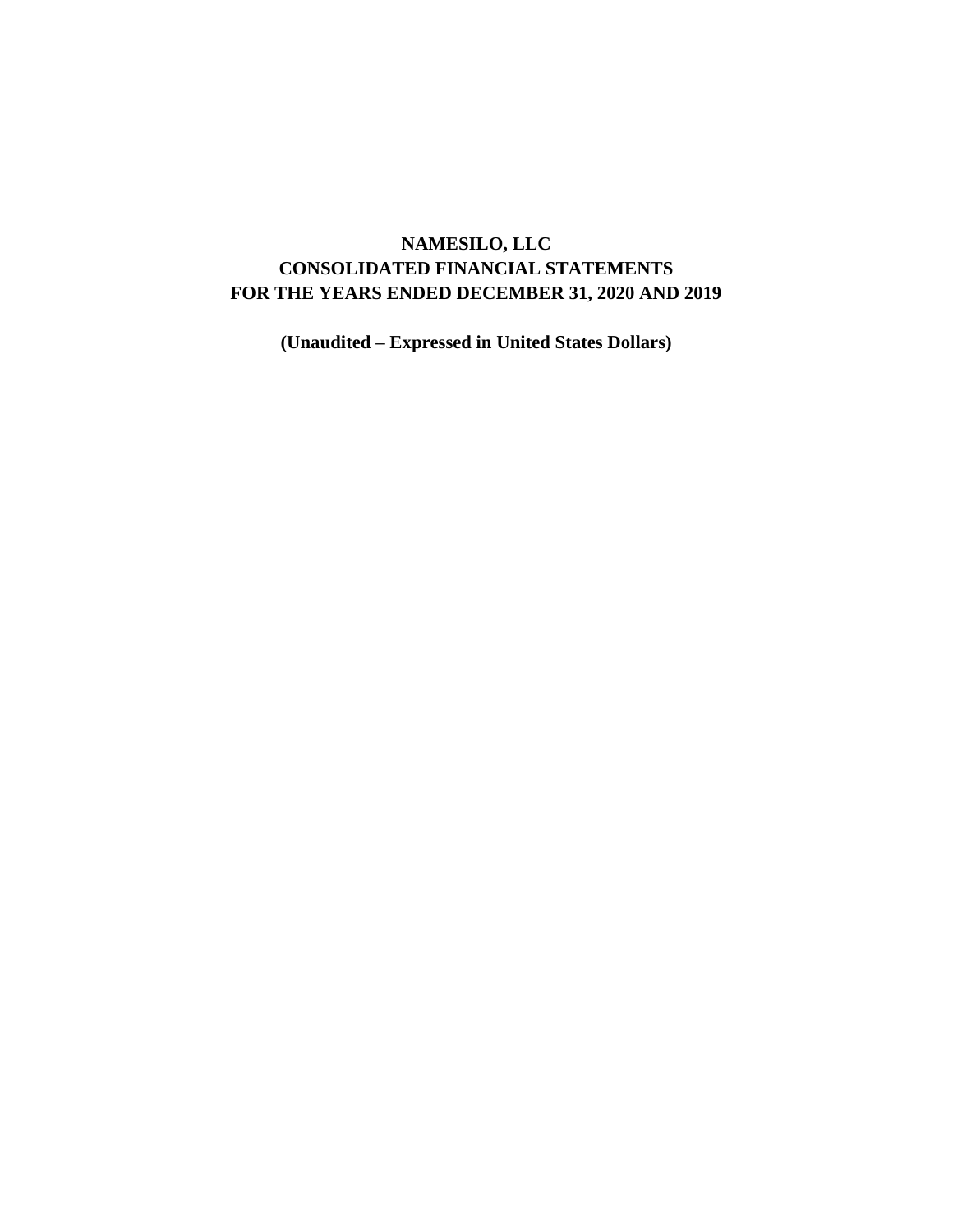## **NOTICE OF NO AUDITOR REVIEW OF FINANCIAL STATEMENTS**

In accordance with National Instrument 51-102, Part 4, subsection 4.3(3) released by the Canadian Securities Administrators, the Company discloses that its auditors have not reviewed these unaudited consolidated financial statements as at and for the years ended December 31, 2020 and 2019.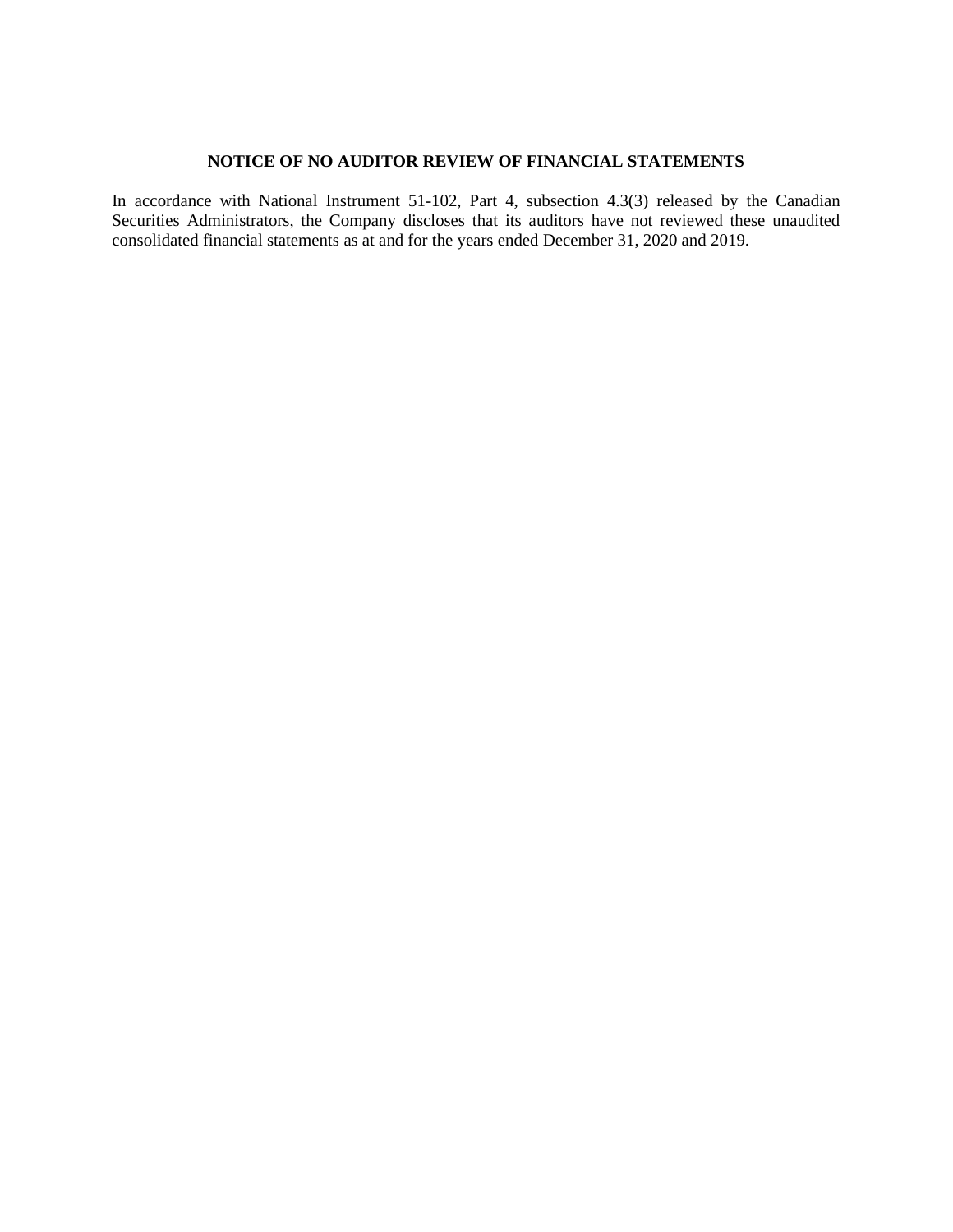# **NAMESILO, LLC CONSOLIDATED STATEMENTS OF FINANCIAL POSITION**

|                                                      |             | December 31,<br>2020 | December 31,<br>2019 |
|------------------------------------------------------|-------------|----------------------|----------------------|
|                                                      | <b>Note</b> | \$                   | \$                   |
| <b>Assets</b>                                        |             |                      |                      |
| Current assets                                       |             |                      |                      |
| Cash and cash equivalents                            |             | 1,529,076            | 742,367              |
| Receivables                                          |             | 120,055              | 69,361               |
| Prepaid expenses                                     |             | 6,720                |                      |
| Registry deposits                                    |             | 1,173,159            | 1,239,405            |
| Prepaid domain name registry fees, current portion   |             | 11,522,078           | 10,867,782           |
|                                                      |             | 14,351,088           | 12,918,915           |
| Prepaid domain name registry fees, long-term portion |             | 1,105,642            | 985,933              |
| Digital currency                                     | 5           | 57,477               | 602,575              |
| Total assets                                         |             | 15,514,207           | 14,507,423           |
|                                                      |             |                      |                      |
| <b>Liabilities</b><br><b>Current liabilities</b>     |             |                      |                      |
| Accounts payable and accrued liabilities             |             | 1,488,311            |                      |
| Customer deposits                                    |             | 1,043,701            | 1,265,579<br>882,298 |
| Deferred revenue, current portion                    |             | 12,806,873           | 11,648,937           |
|                                                      |             | 15,338,885           | 13,796,814           |
| Deferred revenue, long-term portion                  |             | 1,218,042            | 1,065,563            |
|                                                      |             | 16,556,927           | 14,862,377           |
|                                                      |             |                      |                      |
| Members' capital                                     |             |                      |                      |
| Members' capital                                     |             | 403,700              | 403,700              |
| Accumulated other comprehensive loss                 |             | (3,211)              | (7,540)              |
| Deficit                                              |             | (1,443,209)          | (751, 114)           |
|                                                      |             | (1,042,720)          | (354, 954)           |
| Total liabilities and members' capital               |             | 15,514,207           | 14,507,423           |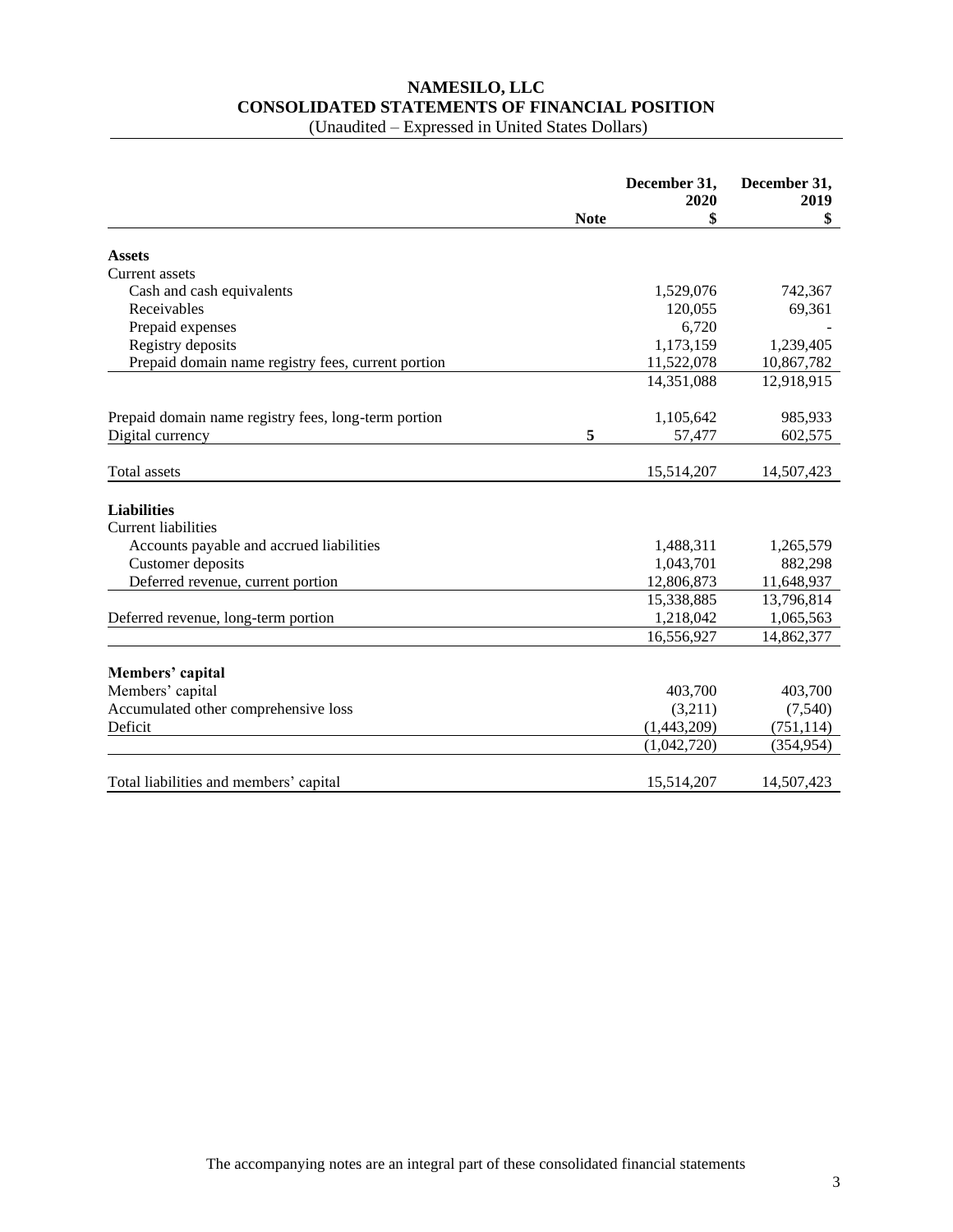## **NAMESILO, LLC CONSOLIDATED STATEMENTS OF COMPREHENSIVE INCOME For the years ended December 31, 2020 and 2019**

|                                   |             | 2020       | 2019       |
|-----------------------------------|-------------|------------|------------|
|                                   | <b>Note</b> | \$         | \$         |
| <b>Revenue</b>                    |             | 23,146,463 | 20,473,444 |
| <b>Cost of sales</b>              |             | 20,360,195 | 17,561,473 |
| <b>Gross profit</b>               |             | 2,786,268  | 2,911,971  |
| <b>Expenses</b>                   |             |            |            |
| Consulting fees                   |             | 917,969    | 344,405    |
| Hosting fees                      |             | 113,305    | 16,553     |
| Office and general                |             | 897,167    | 904,141    |
| Professional fees                 |             | 114,975    | 19,427     |
| Salaries                          |             | 118,917    | 107,428    |
|                                   |             | 2,162,333  | 1,391,954  |
| Income before other items         |             | 623,935    | 1,520,017  |
| <b>Other items</b>                |             |            |            |
| Realized gain on digital currency |             | 326,454    | 136,418    |
| Other expense                     |             | (196, 357) | (442, 914) |
| Income before income tax          |             | 754,032    | 1,213,521  |
| Income tax expense                |             | (517,086)  | (410, 844) |
| Net income for the year           |             | 236,946    | 802,677    |
| Other comprehensive income        |             |            |            |
| Digital currency revaluation      | 5           | 4,329      | 2,278      |
|                                   |             |            |            |
| Comprehensive income for the year |             | 241,275    | 804,955    |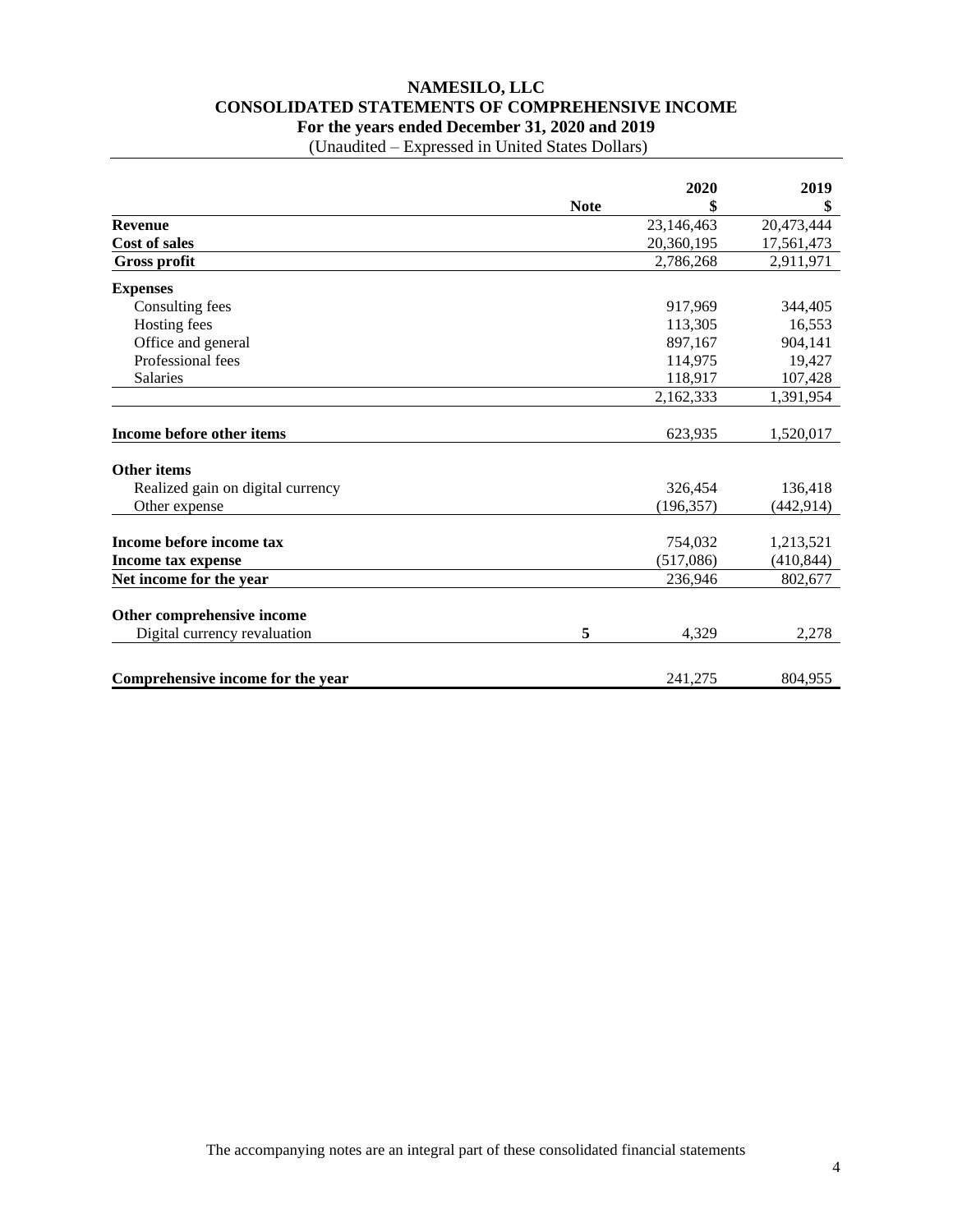# **NAMESILO, LLC CONSOLIDATED STATEMENTS OF CHANGES IN MEMBERS' CAPITAL**

|                                   | Members'<br>Capital | <b>Accumulated</b><br>Other<br>Comprehensive<br>Income (Loss)<br>(Note 4) | <b>Retained</b><br><b>Earnings</b><br>(Accumulated<br>Deficit) | <b>Total</b> |
|-----------------------------------|---------------------|---------------------------------------------------------------------------|----------------------------------------------------------------|--------------|
| <b>Balance, December 31, 2018</b> | 403,700             | (9,818)                                                                   | 238,441                                                        | 632,323      |
| Net income for the year.          |                     |                                                                           | 802,677                                                        | 802,677      |
| Digital currency revaluation      |                     | 2,278                                                                     |                                                                | 2,278        |
| Distribution paid                 |                     |                                                                           | (1,792,232)                                                    | (1,792,232)  |
| <b>Balance, December 31, 2019</b> | 403,700             | (7,540)                                                                   | (751, 114)                                                     | (354, 954)   |
| Net income for the year           |                     |                                                                           | 236,946                                                        | 236,946      |
| Digital currency revaluation      |                     | 4,329                                                                     | (2,278)                                                        | 2,051        |
| Distribution paid                 |                     |                                                                           | (926, 763)                                                     | (926, 763)   |
| <b>Balance, December 31, 2020</b> | 403,700             | (3,211)                                                                   | (1,443,209)                                                    | (1,042,720)  |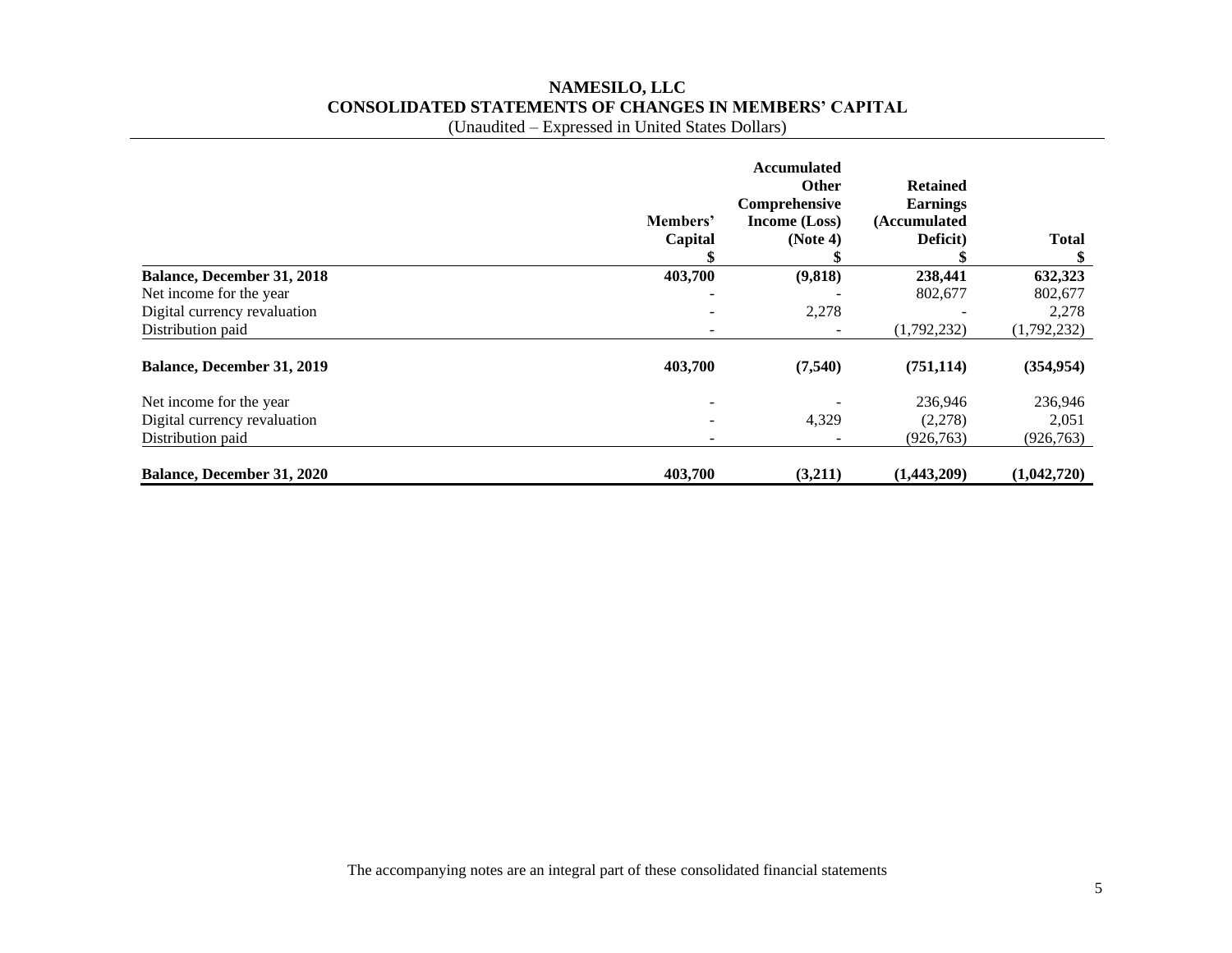## **NAMESILO, LLC CONSOLIDATED STATEMENTS OF CASH FLOWS For the years ended December 31, 2020 and 2019**

|                                                            | 2020       | 2019<br>\$  |
|------------------------------------------------------------|------------|-------------|
| <b>Operating activities:</b>                               | \$         |             |
| Net income for the year                                    | 236,946    | 802,677     |
| Changes in non-cash working capital related to operations: |            |             |
| Receivables                                                | (50,694)   | (69,361)    |
| Prepaid expenses                                           | (6,720)    |             |
| Registry deposits                                          | 66,246     | 1,372,693   |
| Digital currency                                           | 547,149    | (515,016)   |
| Prepaid domain name registry fees                          | (774,005)  | (2,955,354) |
| Accounts payable and accrued liabilities                   | 222,732    | 873,494     |
| Customer deposits                                          | 161,403    | 240,585     |
| Deferred revenue                                           | 1,310,415  | 2,157,674   |
| Net cash provided by operating activities                  | 1,713,472  | 1,907,392   |
| <b>Financing activity:</b>                                 |            |             |
| Distribution paid                                          | (926, 763) | (1,792,232) |
| Net cash used by financing activity                        | (926, 763) | (1,792,232) |
| Change in cash and cash equivalents during the year        | 786,709    | 115,160     |
| Cash and cash equivalents – beginning of the year          | 742,367    | 627,207     |
| Cash and cash equivalents $-$ end of the year              | 1,529,076  | 742,367     |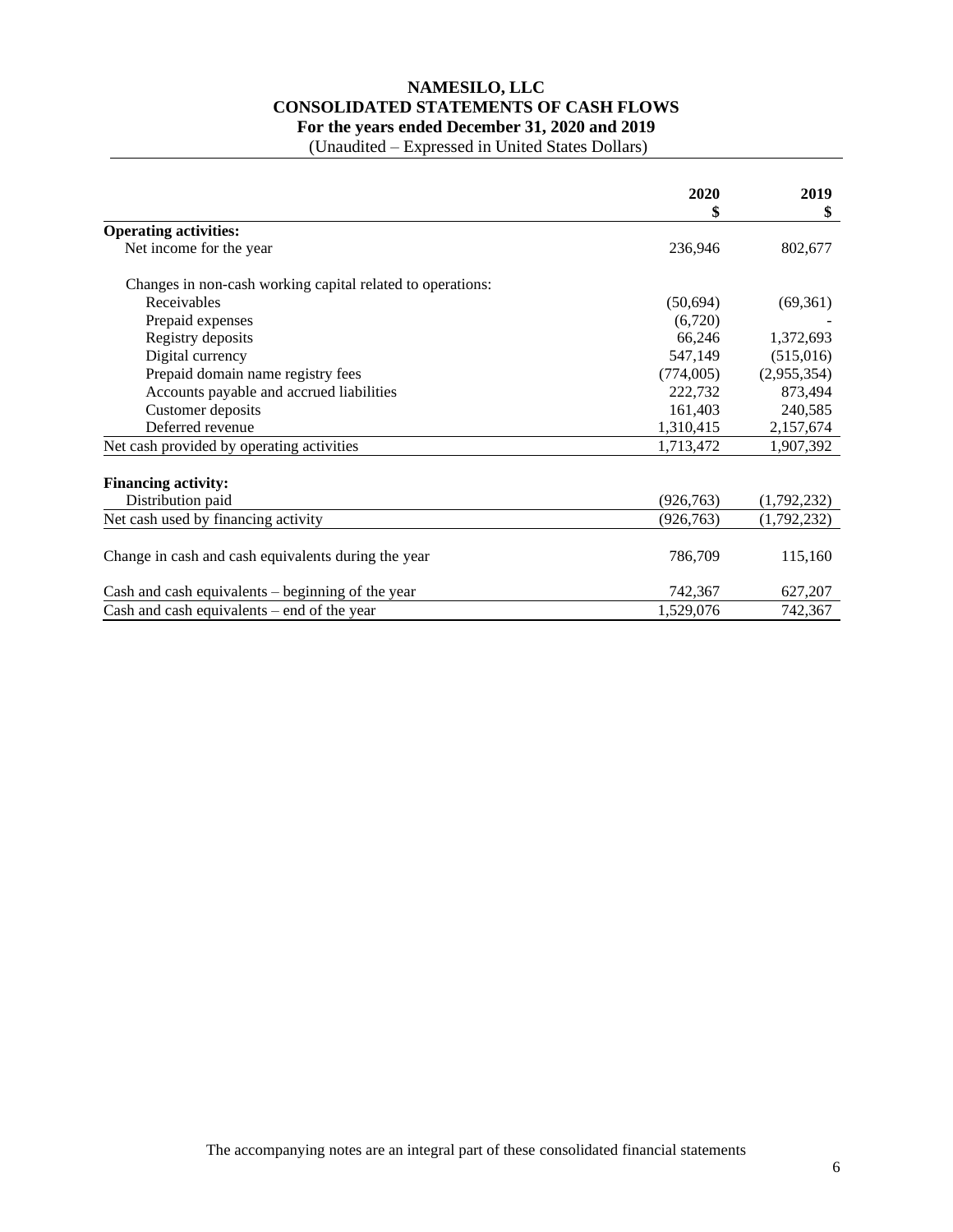# **NAMESILO, LLC NOTES TO THE CONSOLIDATED FINANCIAL STATEMENTS For the years ended December 31, 2020 and 2019**

# (Unaudited – Expressed in United States Dollars)

## **1. NATURE OF OPERATIONS**

NameSilo, LLC (the "Company") is a limited liability company incorporated in the United States of America with limited liability under the legislation of the State of Arizona. The Company is a provider of domain name registration services and marketplace services for the buying and selling of domain names.

These consolidated financial statements have been prepared on the basis of accounting principles applicable to a going concern, which assumes that the Company will be able to continue in operation for the foreseeable future and will be able to realize its assets and discharge its liabilities and commitments in the normal course of business.

## **2. BASIS OF PRESENTATION**

### **(a) Statement of compliance**

These consolidated financial statements have been prepared in accordance with International Financial Reporting Standards ("IFRS").

## **(b) Basis of measurement**

These consolidated financial statements have been prepared on the historical cost basis, except for certain financial instruments that are carried at fair value. In addition, these consolidated financial statements have been prepared using the accrual basis of accounting, except for cash flow information.

### **(c) Basis of consolidation**

These consolidated financial statements include the financial statements of the Company and NamePal.com, LLC, a subsidiary wholly owned and controlled by the Company.

Control is achieved when the Company has the power to, directly or indirectly, govern the financial and operating policies of an entity so as to obtain benefits from its activities. Subsidiaries are fully consolidated from the date on which control is obtained and continue to be consolidated until the date that such control ceases. Intercompany balances, transactions and unrealized intercompany gains and losses are eliminated upon consolidation.

### **(d) Functional and presentation currency**

These consolidated financial statements are presented in United States dollars, which is the functional currency of the Company and its subsidiary.

## **3. CRITICAL ACCOUNTING ESTIMATES AND JUDGEMENTS**

The preparation of financial statements in compliance with IFRS requires management to make certain judgments, estimates and assumptions that affect the application of accounting policies and the reported amounts of assets and liabilities and disclosure of contingent assets and liabilities at the date of the financial statements and the reported amounts of revenues and expenses during the reporting period. Actual results may differ from these estimates and assumptions.

The estimates and associated assumptions are based on historical experience and various other factors that are believed to be reasonable under the circumstances, the results of which form the basis of making the judgments about carrying values of assets and liabilities that are not readily apparent from other sources.

Estimates and underlying assumptions are reviewed on an ongoing basis. Revisions to accounting estimates are recognized in the period in which the estimates are revised and in any future years affected.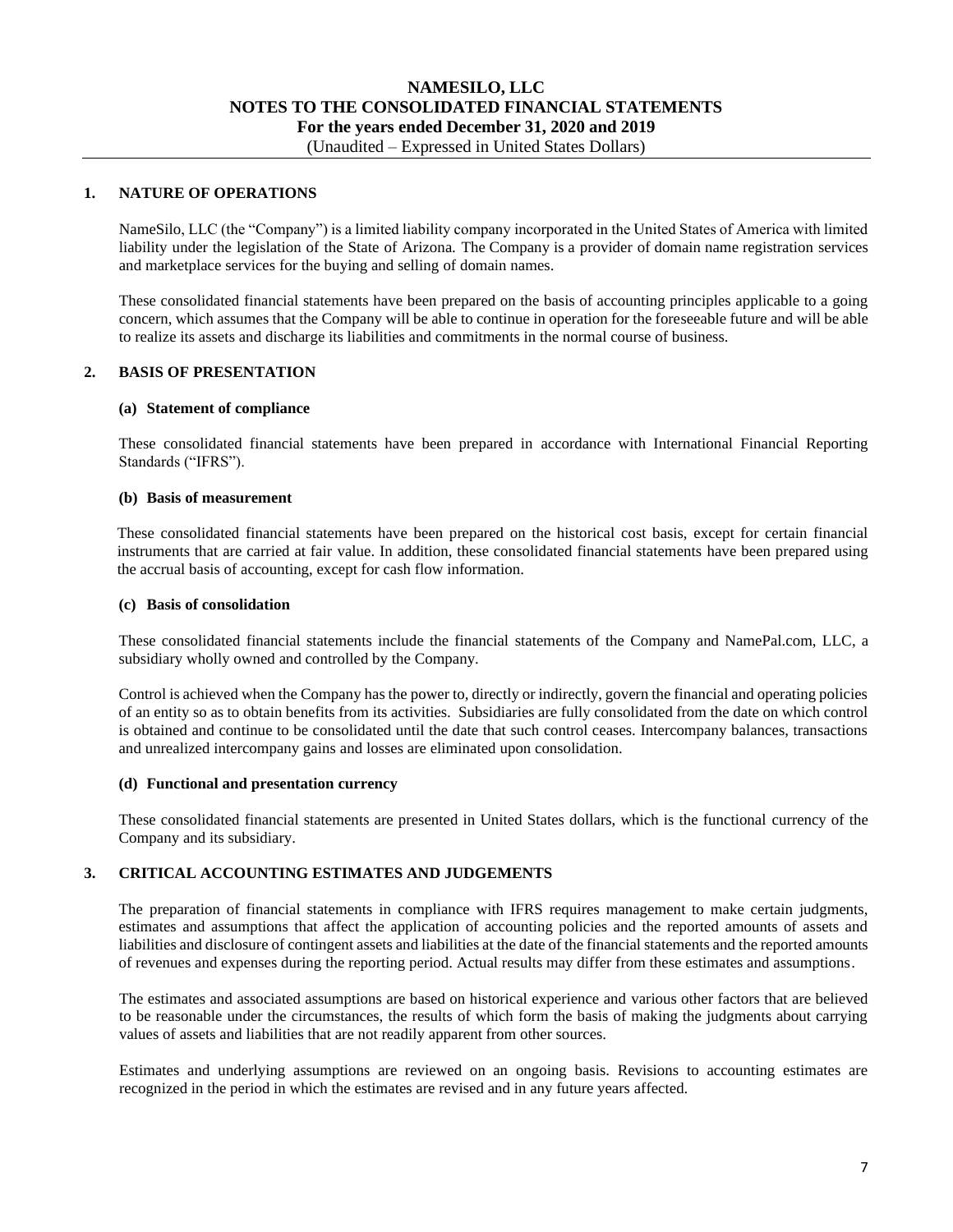## **NAMESILO, LLC NOTES TO THE CONSOLIDATED FINANCIAL STATEMENTS For the years ended December 31, 2020 and 2019** (Unaudited – Expressed in United States Dollars)

Significant estimates and judgements made in the preparation of these consolidated financial statements include, but are not limited to, the following areas, with further information contained in the applicable accounting policy or note:

## Functional currency

The Company has used judgment in determining the currency of the primary economic environment in which each entity operates. In making such determination, the management has considered the currency that mainly influences the sale prices and the cost of providing goods and services in each jurisdiction in which the Company operates. The Company also considered secondary indicators including the currency in which funds from financing activities are denominated and the currency in which funds are retained.

## Digital currency

There is currently no specific definitive guidance in IFRS or alternative accounting frameworks for the accounting for digital currencies and management has exercised significant judgement in determining appropriate accounting treatment. In making this determination on the accounting for the digital currencies the Company has reviewed the sources and uses of the digital currencies in the operations of its business. In the event authoritative guidance is enacted by the IASB, the Company may be required to change its policies which could result in a change in the Company's financial position and earnings.

## **4. SIGNIFICANT ACCOUNTING POLICIES**

The accounting policies set out below have been applied consistently to all years presented in these consolidated financial statements and have been applied consistently by the Company.

### (a) Foreign currency

Transactions in currencies other than the functional currency are recorded at the rates of exchange prevailing on dates of transactions. At each financial position reporting date, monetary assets and liabilities that are denominated in foreign currencies are translated at the rates prevailing at the date when the fair value was determined. Non-monetary items that are measured in terms of historical cost in a foreign currency are not re-translated. Any foreign currency gains or losses are recognized in net income (loss) for the period.

(b) Financial instruments

### *Recognition and classification*

The Company recognized a financial asset or financial liability on the statement of financial position when it becomes party to the contractual provisions of the financial instrument.

The Company classifies its financial instruments in the following categories: at fair value through profit and loss ("FVTPL"), at fair value through other comprehensive income ("FVTOCI") or at amortized cost. The Company determines the classification of financial assets at initial recognition. The classification of debt instruments is driven by the Company's business model for managing the financial assets and their contractual cash flow characteristics.

Equity instruments that are held for trading are classified as FVTPL. For other equity instruments, on the day of acquisition the Company can make an irrevocable election (on an instrument-by-instrument basis) to designate them as at FVTOCI. Financial liabilities are measured at amortized cost, unless they are required to be measured at FVTPL (such as instruments held for trading or derivatives) or if the Company has opted to measure them at FVTPL.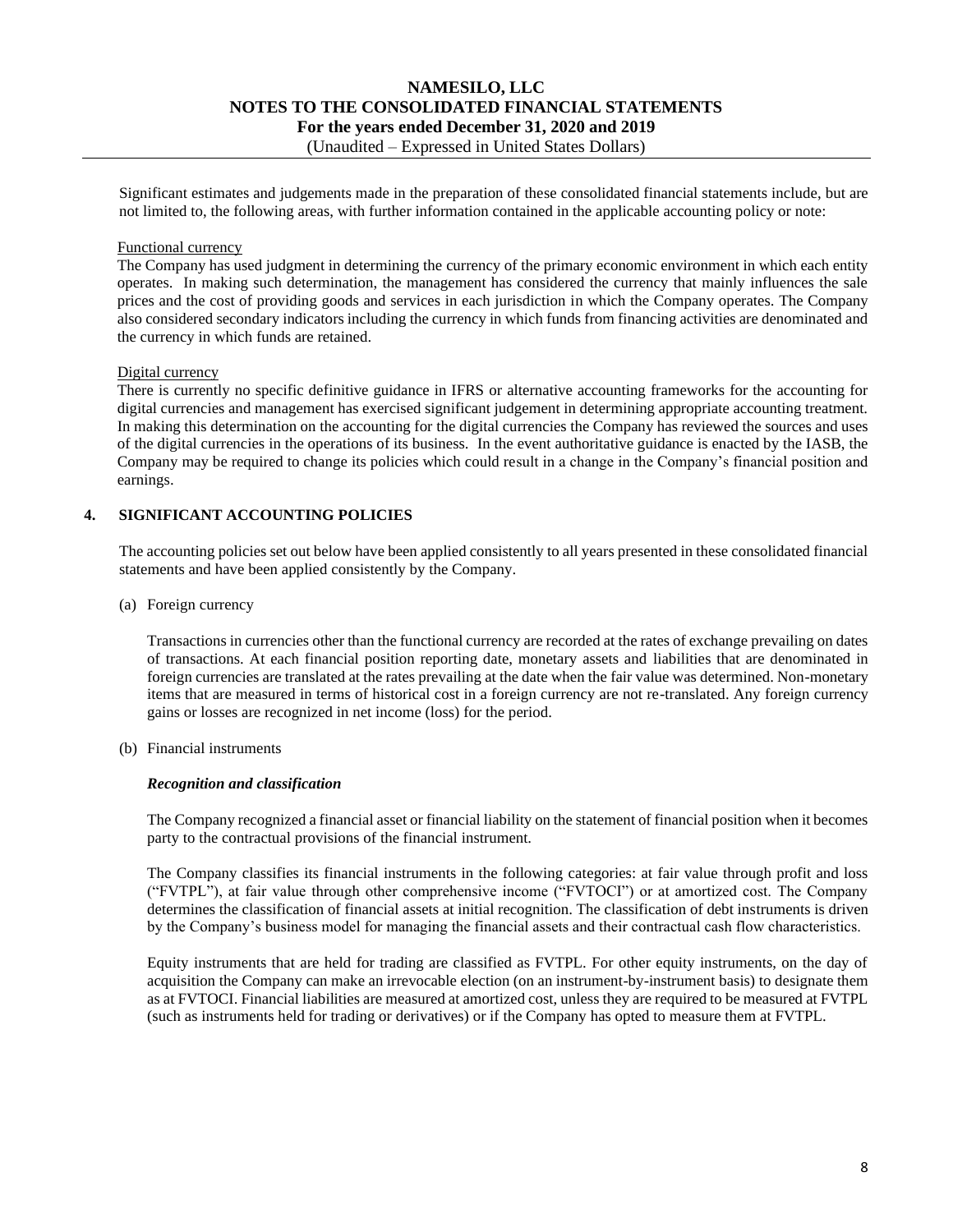# **NAMESILO, LLC NOTES TO THE CONSOLIDATED FINANCIAL STATEMENTS For the years ended December 31, 2020 and 2019**

## (Unaudited – Expressed in United States Dollars)

## *Measurement*

## Financial assets and liabilities at FVTPL

Financial assets and liabilities carried at FVTPL are initially recorded at fair value and transaction costs are expensed in profit or loss. Realized and unrealized gains and losses arising from changes in the fair value of the financial assets and liabilities held at FVTPL are included in profit or loss in the period in which they arise. Where management has opted to recognize a financial liability at FVTPL, any changes associated with the Company's own credit risk will be recognized in other comprehensive income.

## Financial assets at FVTOCI

Elected investments in equity instruments at FVTOCI are initially recognized at fair value plus transaction costs. Subsequently they are measured at fair value, with gains and losses recognized in other comprehensive income.

### Financial assets and liabilities at amortized cost

Financial assets and liabilities at amortized cost are initially recognized at fair value plus or minus transaction costs, respectively, and subsequently carried at amortized cost less any impairment.

### Impairment of financial assets at amortized cost

The Company recognizes a loss allowance for expected credit losses on financial assets that are measured at amortized cost. At each reporting date, the Company measures the loss allowance for the financial asset at an amount equal to the lifetime expected credit losses if the credit risk on the financial asset has increased significantly since initial recognition. If at the reporting date, the credit risk on the financial asset has not increased significantly since initial recognition, the Company measures the loss allowance for the financial asset at an amount equal to the twelve month expected credit losses. The Company shall recognize in profit or loss, as an impairment gain or loss, the amount of expected credit losses (or reversal) that is required to adjust the loss allowance at the reporting date to the amount that is required to be recognized.

### *Derecognition*

### Financial assets

The Company derecognizes financial assets only when the contractual rights to cash flows from the financial assets expire, or when it transfers the financial assets and substantially all of the associated risks and rewards of ownership to another entity. Gains and losses on derecognition are generally recognized in profit or loss. However, gains and losses on derecognition of financial assets classified as FVTOCI remain within accumulated other comprehensive income.

### Financial liabilities

The Company derecognizes financial liabilities only when its obligations under the financial liabilities are discharged, cancelled or expired. Generally, the difference between the carrying amount of the financial liability derecognized and the consideration paid and payable, including any non-cash assets, is recognized in profit or loss.

(c) Cash and cash equivalents

Cash and cash equivalents comprise cash on hand, and cash equivalents that are readily convertible into cash and which are subject to insignificant risk of changes in value.

(d) Registry deposits

Registry deposits represent amounts on deposit with, or receivable from, various domain name registries to be used by the Company to make payments for future domain registrations or renewals.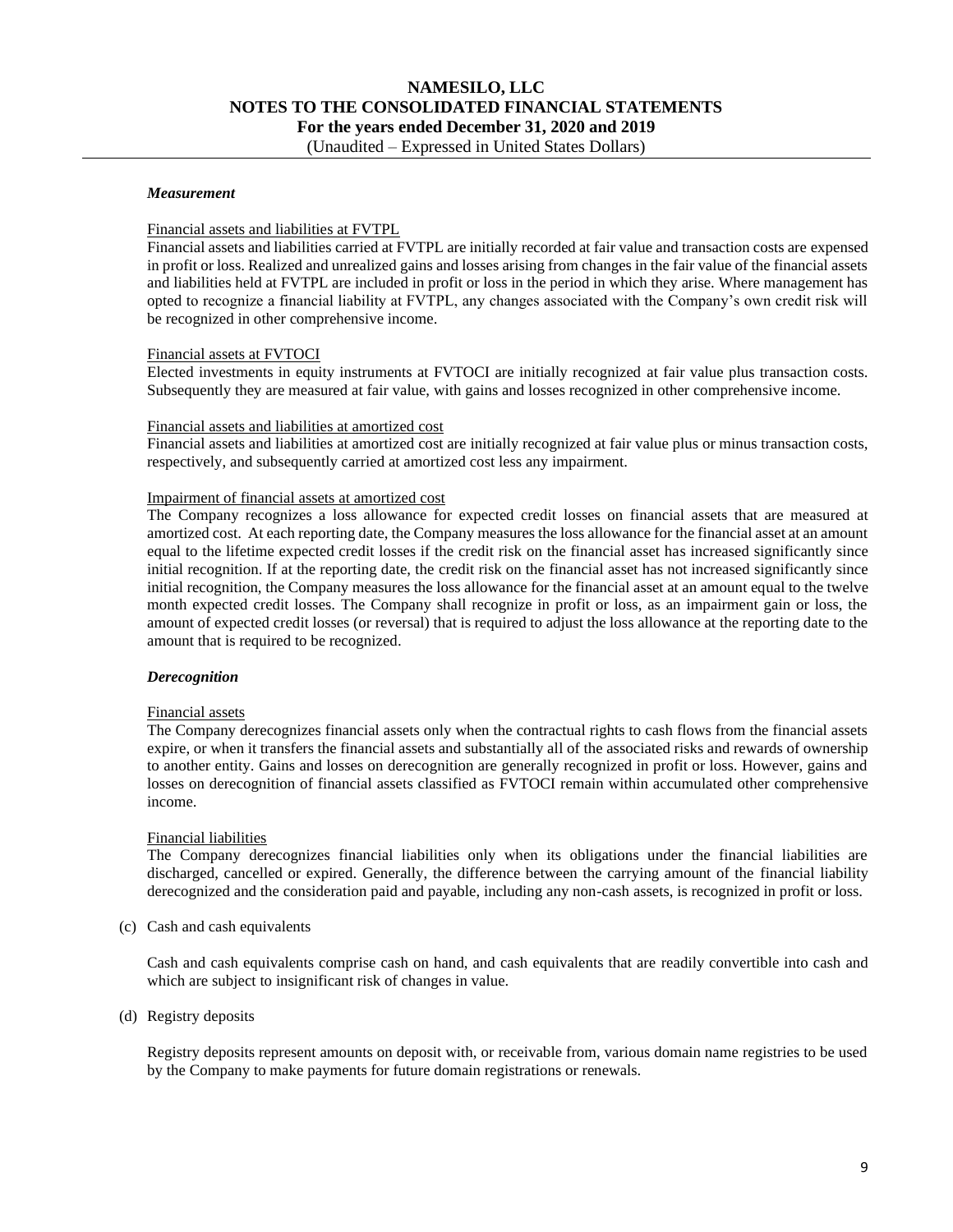## **NAMESILO, LLC NOTES TO THE CONSOLIDATED FINANCIAL STATEMENTS For the years ended December 31, 2020 and 2019** (Unaudited – Expressed in United States Dollars)

#### (e) Prepaid domain name registry fees

Prepaid domain name registry services fees represent amounts paid to registries, and country code domain name operators for updating and maintaining the registries. Domain name registry fees are recognized on a straight-line basis over the life of the contracted registration term.

## (f) Digital currency

The Company accepts digital currencies as a form of payment as consideration for their services. Revenue is measured based on the fair value of the digital currencies received. The fair value is determined using the spot price of the digital currency on the date of receipt, based on Blockchain.info.

The Company has classified its digital currencies as indefinite life intangible assets. The Company is using the revaluation model to account for the digital currencies if there is an active market for their digital currencies and a significant value of daily transactions and a determinable market price for the digital currencies.

The digital currencies are recorded on the consolidated statement of financial position at their fair value and remeasured at each reporting date. Revaluation gains or losses are recognized in other comprehensive income. Realized gains and losses are transferred from accumulated other comprehensive income to retained earnings.

### (g) Customer deposits

Customer deposits are collections and credits from customer that can be redeemed for services offered by the Company.

### (h) Deferred revenue

Deferred revenue primarily relates to the unearned portion of revenues received in advance related to the unexpired term of registration fees from domain name registrations.

### (i) Revenue recognition

Revenue is recorded when persuasive evidence of an arrangement exists, delivery of the product or service has occurred, the selling price is fixed or determinable and collectability is reasonably assured. Control of the promised product or service is transferred to customers in an amount reflecting consideration we expect to be entitled to for such purchases.

The Company's revenues are derived from domain name registration fees and the sales of domain names. Amounts received in advance of meeting the revenue recognition criteria described below are recorded as deferred revenue. We have determined that our contracts do not include a significant financing component.

### Domain services

The Company earns registration fees in connection with each new, renewed and transferred-in registration. Service has been provided in connection with registration fees once the Company has confirmed that the requested domain name has been appropriately recorded in the registry under contractual performance standards.

Domain names are generally purchased for terms of one to ten years. Registration fees charged for domain name registration and provisioning services are recognized on a straight-line basis over the life of the contracted term.

For arrangements with multiple deliverables, the Company allocates revenue to each deliverable if the delivered item(s) has value to the customer on a standalone basis and, if the arrangement includes a general right of return relative to the delivered item, delivery or performance of the undelivered item(s) is considered probable and